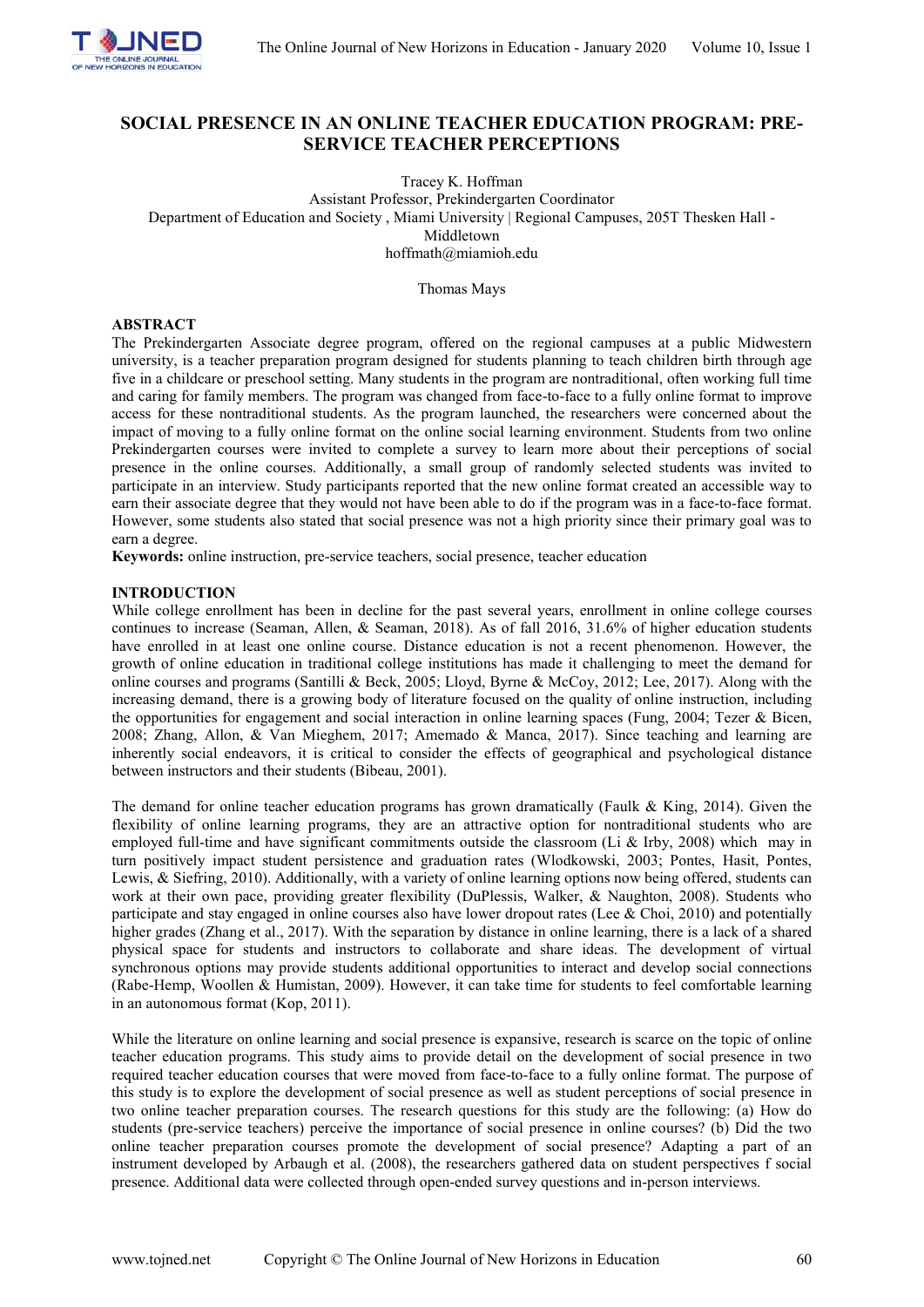

### **LITERATURE**

Establishing a strong sense of community in online courses can benefit students and can be especially helpful for those students in teacher education programs (West, Jones & Semon, 2012). A sense of community refers to the interdependence with others and the belief that someone is a member of a defined group (Sarason, Davidson & Blatt, 1986). Furthermore, Rovai (2002) found that a sense of community could also contribute to the successful completion of an online course. There are several characteristics, which can result in a successful and positive online learning experience for students. One important characteristic is the development of relationships that help to connect students through engaging online activities and assignments. Specifically, the simple exercise of an introduction forum can add to a student's sense of community (Blasi & Broad, 2002; Zhang et al., 2017). Zhang et al. (2017) observed that when students increase their engagement in their online courses, they experience an increase in quiz completion rates and course grades. Environments that integrate opportunities for engagement and building relationships are critical factors in successful online courses (Paloff & Pratt, 2007).

While there are a number of unique challenges with creating social presence in online learning environments, scholars have noted several methods that attempt to address the issue through increasing engagement among students as well as with the instructor. Low student and instructor participation, isolation, and procrastination are some of the most commonly cited issues raised by students in online courses (Rabe-Hemp, Woollen & Humistan, 2009). However, some online students do possess a desire to make connections and interacting with others (Mays, 2016; Wickersham & Dooley, 2006). These social connections are not limited to peers and often include teaching faculty. For some students, the social connections built with faculty benefitted them during their time in college, and many have expressed a desire to continue these connections after graduation (Mays, 2016).

Scholars suggest several processes and practices to encourage engagement and the development of social presence in online courses. For instance, Lehman & Conceição (2010) recommend incorporating a welcome email, scavenger hunt, regular announcements, assessment feedback, and discussion forums to help build social presence. Dunlap and Lowenthal (2014) suggest sharing teacher and student biographies, conducting peer reviews, and including "no jeopardy" group work where students are not penalized if group members do not complete their part of the assignment. Richardson et al. (2012) also suggest group projects, but also suggest chat and web conferencing, blogs, and student-generated content.

One of the most commonly used teaching techniques to develop social presence are discussion forums. However, poor design and facilitation can impede the development of social presence (DeNoyelles et al., 2014). When employing discussion forums, instructors should consider how students are asked to engage in the forum. Often, following the prompt, response, and reply approach leads to less than substantive results (Darabi et al. 2011). Group assignments can be especially challenging to develop and complete in an online course, but cooperative group assignments can encourage students to work together interactively (Menchaca & Bekele, 2008). Collaborative tools, such as forums and chat rooms, are critical for reflecting and discussing course content in an online course. Students are more apt to comment on their peer's work and participate in discussions when collaborative tools are provided. Haythornthwaite and Bregman (2004) describe three aspects of persistent conversation that should be present in online collaborative or group activities. Visibility is how the participants will be "seen'' by others. Visibility can be accomplished through any of the available means of communication provided within the course (e.g., email). The timing of students' communication can also influence how group members interact and can be an opportunity for conversations between students. Finally, the method of how students express themselves can affect group communication.

The human element can sometimes be lost or masked with online instruction. Intimacy and immediacy are two components that are instrumental in constructing a conceptual framework used to understand the relationship between online interaction and social presence (Tu & McIsaac, 2002). Intimacy is often conveyed through speech and verbal and nonverbal cues (Walther & Burgoon, 1992). Body language and the topic of conversation are two factors that can affect the level of intimacy in online course discussions (Ozenc & Farnham, 2011). For example, a controversial topic in an online discussion can influence the level of intimacy among a group of students. Immediacy pertains to the psychological distance between individuals (Mehrabian & Wiener, 1968; Dixson, Greenwell, Rogers-Stacy, Weister, & Lauer, 2017). Additionally, online courses should focus intently on embedding interaction and engagement opportunities rather than solely content and knowledge acquisition (Jonassen, 2007). Ensuring that students and faculty make connections and engage with one another should be a crucial aspect of all courses, whether they are offered face-to-face or online.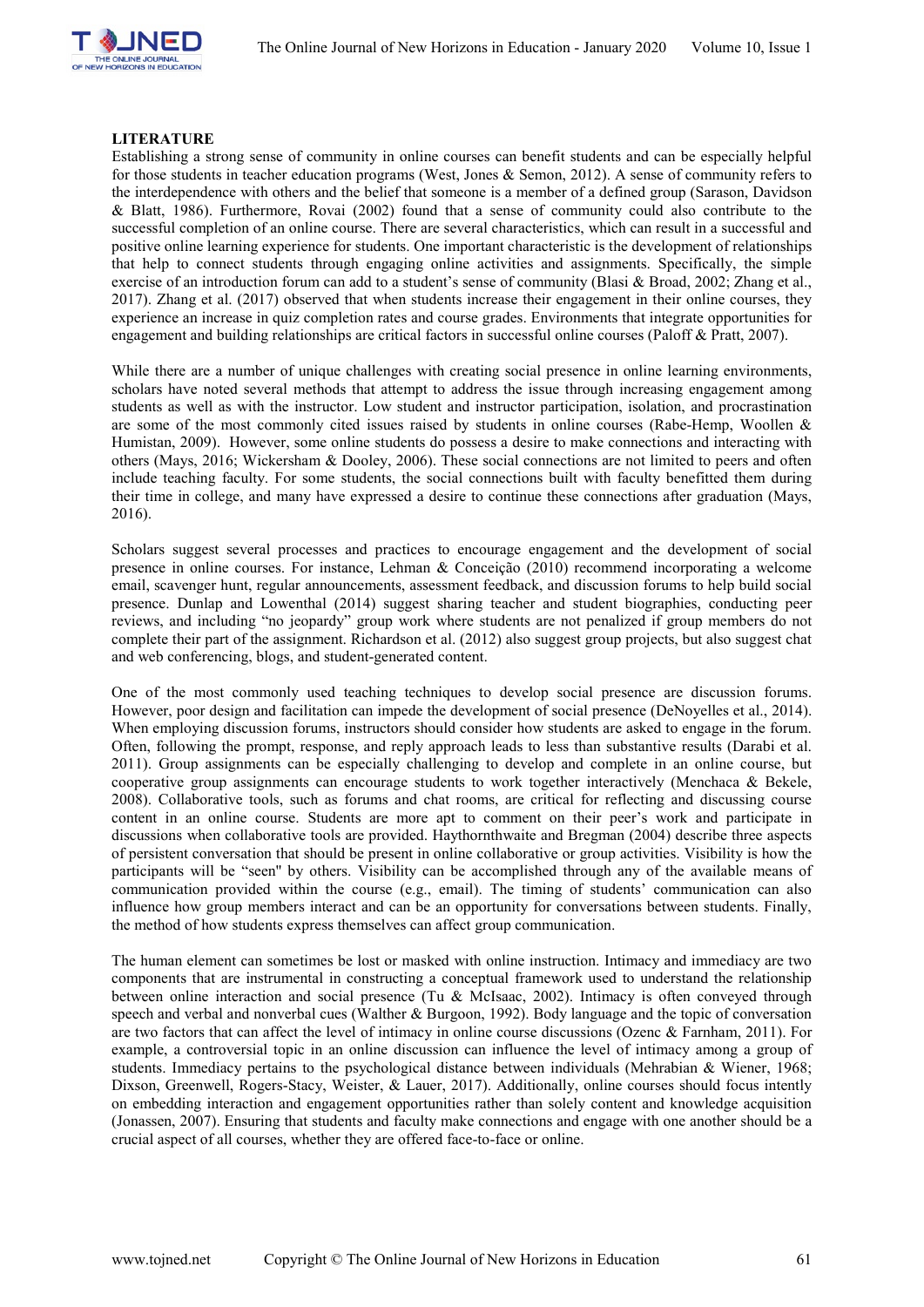

The researchers adopted the concept of social presence as described in the Community of Inquiry (CoI) framework presented by Garrison, Anderson, and Archer (2000). Within the CoI framework, social presence is defined as, "…the ability of participants in the community of inquiry to project their personal characteristics into the community, thereby presenting themselves to the other participants as 'real people' (Garrison et al., 2000, p.89). The perception of connectedness, awareness of others, and a sense of community are all characteristics used to describe social presence. The context of communication is another aspect of social presence that is shaped through a variety of factors such as familiarity, motivation, and commitment to learning. The literature on learning includes many examples of where a focus on student-student and student-instructor interaction can benefit student outcomes. Online teacher education programs, specifically those focused on developing preservice teachers, pose another dimension to online learning and need for social presence discussion.

### **METHOD**

#### **Setting**

This study involves two online courses in the Prekindergarten Associate of Applied Science degree program at the regional campuses of a public Midwestern university. The University's Institutional Review Board exempted the study. The first course, EDT 273: Prekindergarten Integrated Curriculum I prepares students for work in a variety of professional childcare environments with children ages birth to five years old. The course also includes a 24-hour practicum in a preschool or childcare setting. The second course, FSW 283: Introduction to Child Care Administration focuses on the administration and management of childcare programs. The course also focuses on leadership and management skills in the field of early childhood education.

One of the researchers in this study was also the instructor for the two courses used in this study. Opportunities for instructor-student engagement were provided through weekly announcements, informational emails, and feedback provided on assignments and papers. There were multiple opportunities for student-student engagement using a wide variety of discussion forums, including twelve forums for EDT 273 and nine for FSW 283. The courses included a variety of assignments and activities to promote community building and social presence, especially in the introduction Modules. One example of a community-building activity was a scavenger hunt, in which the students had a document with a list of qualities, values or characteristics. The students had to find someone in their course who possessed each of the characteristics. For example, a characteristic might be, "Find someone that has provided childcare in his/her own home." The students would then chat or email with each other to find a classmate who fits the description. By the time the assignment was completed, the students had interacted with each other multiple times. The introduction module in each of the EDT and FSW courses also include icebreaker activities, which were created for having students share information about themselves (unrelated to course content). For example, in one of the courses students were asked to find something in their purse, wallet, or backpack that has significant meaning to them. The goal was to learn something about their peers based on an item that they possess. Providing self-disclosure about life outside the class is an effective way for instructors to incorporate a human social presence (Wise et al., 2004).

# **Participants**

The participants include students in the fully online Prekindergarten Associate of Applied Science degree program. A total of nine students from EDT 273 and 43 students from FSW 283 successfully completed the survey. Three responses from FSW 283 were incomplete and removed from the dataset leading to a total of 52 participants (n=52) and a response rate of 43%. In addition, four students were randomly chosen to conduct follow-up interviews. The four students interviewed were females ranging in age from 23 to 46 years old and were all sophomores. Table 1 lists the interview participants' demographic information.

| <b>Table 1: Interview participants</b> |     |        |           |  |  |  |  |
|----------------------------------------|-----|--------|-----------|--|--|--|--|
| Pseudonym                              | Age | Gender | Rank      |  |  |  |  |
| Deanna                                 | 24  | Female | Sophomore |  |  |  |  |
| Elaine                                 | 23  | Female | Sophomore |  |  |  |  |
| Saniya                                 | 46  | Female | Sophomore |  |  |  |  |
| Joanna                                 | 29  | Female | Sophomore |  |  |  |  |

#### **Data Collection and Analysis**

This study employed both quantitative and qualitative data collection and analysis to gain a fuller understanding of the student social experiences in the two courses. The researchers adapted the Community of Inquiry instrument, which was initially developed and tested by Arbaugh et al. (2008). Specifically, items related to social presence were incorporated in a new survey that also included open-ended questions. The CoI framework describes a student's learning experience in online courses, and it involves teaching, social, and cognitive presence. Teaching presence "…includes the selection, organization, and primary presentation of course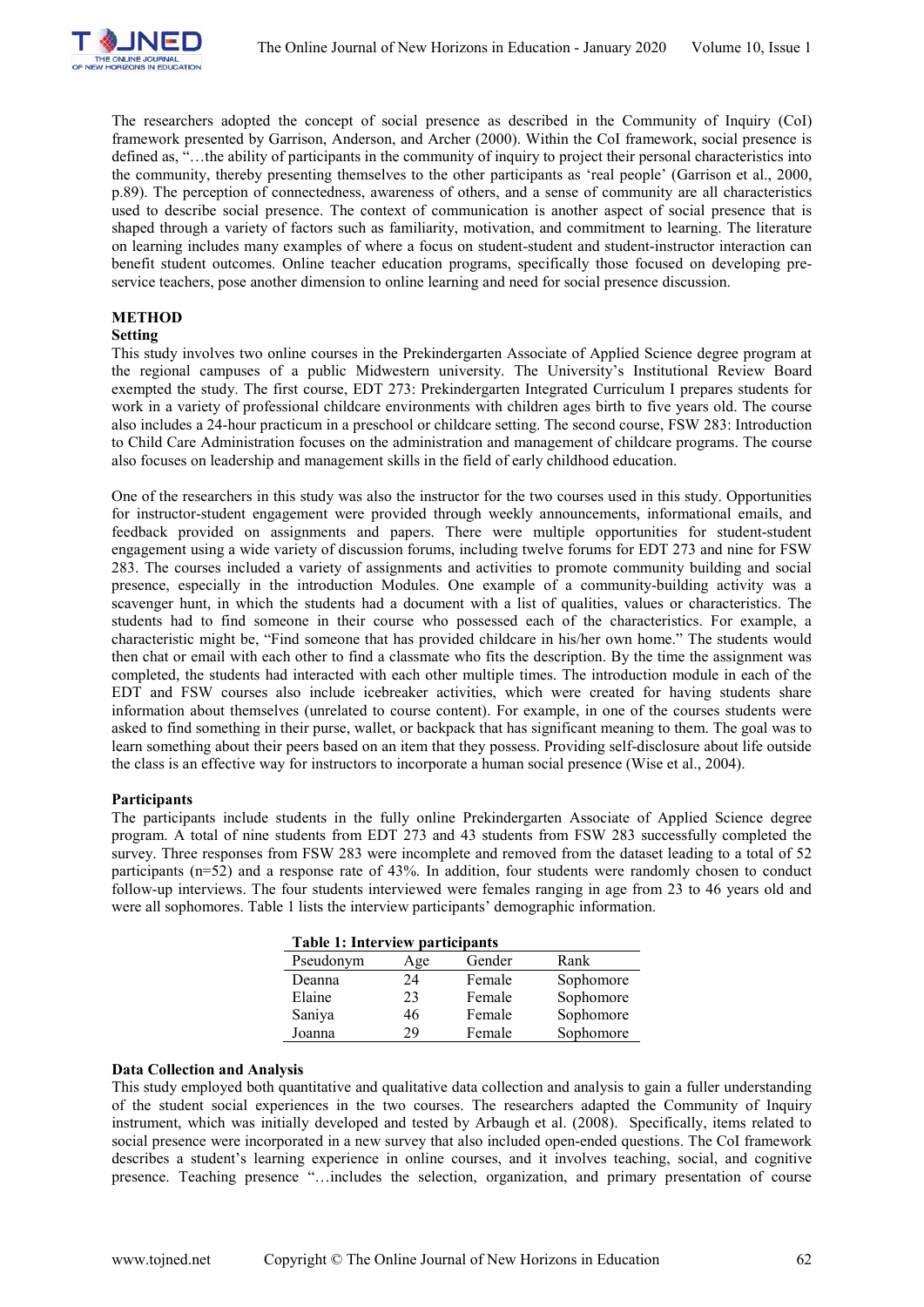

content, as well as the design and development of learning activities and assessment" (Garrison et al., 2000, p.90). Cognitive presence is "…the extent to which the participants in any particular configuration of a community of inquiry can construct meaning through sustained communication" (Garrison et al., 2000, p.89). Lastly, social presence is "the ability of participants in a community of inquiry to project themselves socially and emotionally, as 'real' people (e.g., their full personality), through the medium of communication being used (Garrison et al., p. 94)." Within social presence, three factors are found including affective expression, open communication, and group cohesion (Arbaugh et al., 2008). The instrument included ten Likert Scaled items grouped into three categories: affective expression, open communication, and group cohesion. The five-point scale ranged from strongly disagree (1) to strongly agree (5). Students in the EDT and FSW courses were invited to complete the survey at the end of the semester (see Table 2). Descriptive statistics were calculated based on the responses.

# **Table 2: Survey Items – Social Presence**

### *Affective expression*

- 1. Getting to know other course participants in the beginning module gave me a sense of belonging in the course.
- 2. I was able to form distinct impressions of some course participants after completing the discussion board activity, three truths and a lie or identification exercise, in Module 0).
- 3. I was able to form distinct impressions of some course participants after completing the discussion board activity, learning from experience or the best team, in Module 0).
- 4. Online or web-based communication is an excellent medium for social interaction

*Open communication*

- 5. I felt comfortable conversing through the online medium.
- 6. I felt comfortable participating in the course discussion boards in Module 0.
- 7. I felt comfortable interacting with other course participants.
- *Group cohesion*
	- 8. I felt comfortable disagreeing with other course participants while still maintaining a sense of trust when completing the discussion board questions in Module 0.
	- 9. I felt that my point of view was acknowledged by other course participants.

10. Online discussions help me to develop a sense of collaboration.

*Note.* Instrument items adapted from Arbaugh et al. (2008).

Semi-structured interviews were conducted with four randomly selected students enrolled in either the EDT or FSW course (n=4). Each interview was conducted by phone and ranged from 30-40 minutes. Participants were asked five interview questions (see Table 3). The interview questions were developed based on a literature review and the interviewer's professional experiences working in the field of teacher education. The method reflected that of Merriam and Tisdell's (2016) Basic Qualitative approach, which seeks to discover "how people make sense of their lives and their worlds" (p. 25). In this study, the researchers focused on the participant's online learning experiences in either of the included two courses. The interviewer made detailed written notes during the interviews, and the data were coded and analyzed for emergent themes.

# **Table 3: Student Interview Questions**

- 1. Did you develop relationships or friendships with one or more of the students in your online EDT 273/FSW 283 course this semester?
- 2. Can you describe the connections or relationships you developed with fellow students in your online EDT 273/FSW 283 course this semester?
- 3. What are some ways that would have helped you to get to know the other students in the online course better?
- 4. What types of activities or assignments might foster relationships in online Prekindergarten courses?
- 5. What are the advantages or disadvantages of taking online Prekindergarten courses in regard to social interactions with fellow students?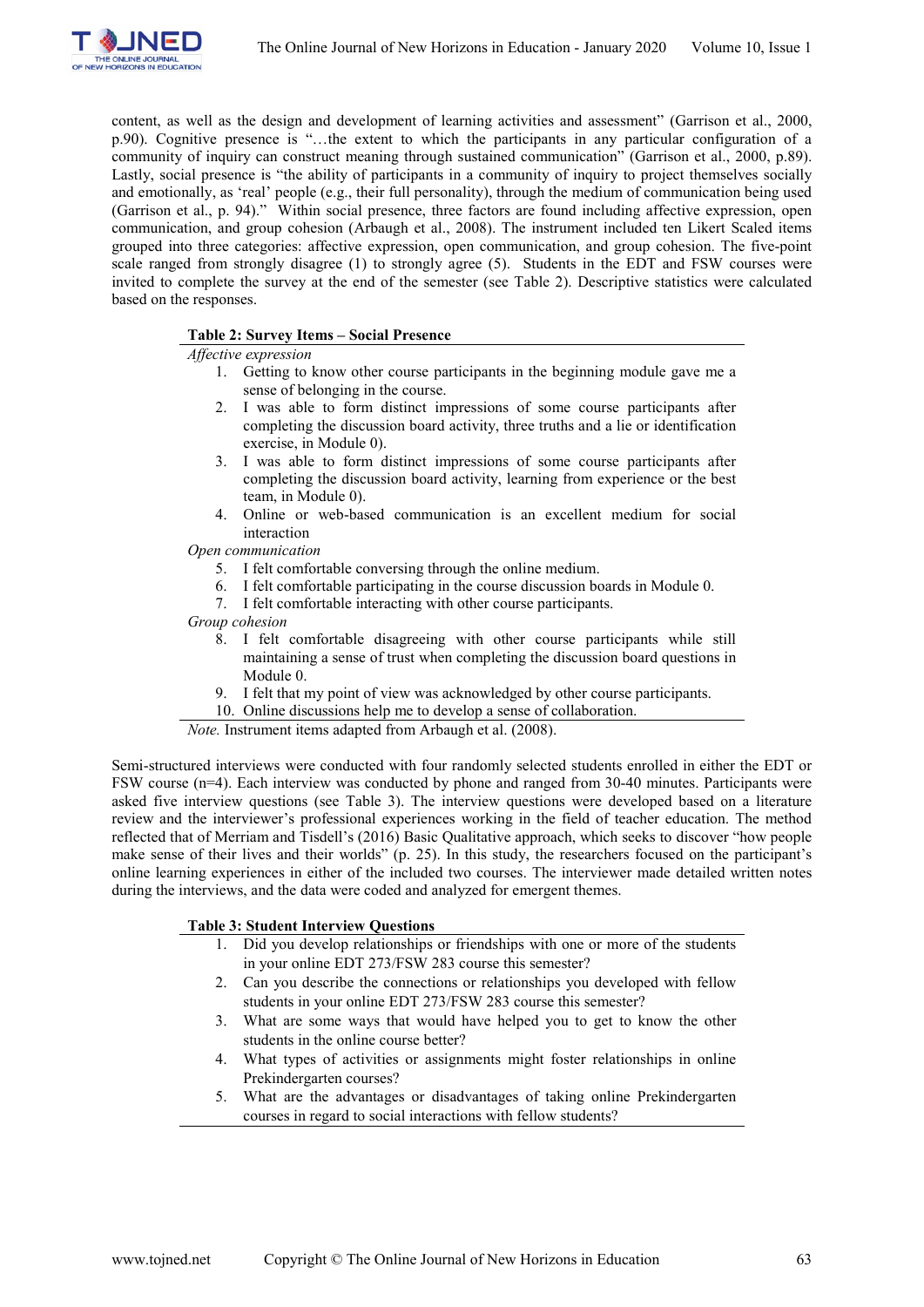

### **RESULTS**

Affective Expression (*M*=4.1), Open Communication (*M*=4.4), and Group Cohesion (*M*=4.2) all scored above 4.0. Regarding individual survey items, the highest score was for *I felt comfortable participating in the course discussion boards in Module 0* (*M*=4.5). The lowest score was in *Online or web-based communication is an excellent medium for social interaction (M*=4.0). Table 4 provides descriptive statistics as well as the totals for respondents somewhat and strongly agreeing, and somewhat and strongly disagreeing with each statement.

| Table 1. But ref Descriptive Buildung and Belected Results |     |     |          |                    |          |                       |  |
|------------------------------------------------------------|-----|-----|----------|--------------------|----------|-----------------------|--|
|                                                            |     |     | Somewhat | Agree              | Somewhat | Disagree              |  |
|                                                            | M   | SD  |          | and Strongly Agree |          | and Strongly Disagree |  |
| Item 1                                                     | 4.1 | 1.1 | 76.9%    |                    | $9.6\%$  |                       |  |
| Item 2                                                     | 4.2 | 0.9 | 84.6%    |                    | 3.8%     |                       |  |
| Item 3                                                     | 4.1 | 0.9 | 80.8%    |                    | 5.8%     |                       |  |
| Item 4                                                     | 4.0 | 1.0 | 78.8%    |                    | $9.6\%$  |                       |  |
| Item 5                                                     | 4.3 | 0.9 | 84.6%    |                    | 5.8%     |                       |  |
| Item 6                                                     | 4.5 | 0.6 | 92.3%    |                    | $0.0\%$  |                       |  |
| Item 7                                                     | 4.4 | 0.8 | 88.5%    |                    | 3.8%     |                       |  |
| Item 8                                                     | 4.2 | 1.0 | 84.6%    |                    | $7.7\%$  |                       |  |
| Item 9                                                     | 4.3 | 0.8 | 80.8%    |                    | 1.9%     |                       |  |
| Item 10                                                    | 4.1 | 1.0 | 78.8%    |                    | $9.6\%$  |                       |  |

# **Table 4: Survey Descriptive Statistics and Selected Results**

### **Affective Expression**

Survey items one through four pertained to affective expression. Responses to item 1 indicated that 76.9% of the participants agreed or strongly agreed that the beginning modules in the courses gave them a sense of belonging, while 9.6% somewhat disagreed or strongly disagreed. Item two asked if students were able to form distinct impressions of some course participants. Responses showed 84.6% somewhat agreed or strongly, while 3.8% of the participants somewhat disagreed or strongly disagreed. Item 3 asked participants about their ability to form distinct impressions of some course participants after completing an activity and discussion board in the beginning module. Responses showed that 80.8% of participants somewhat or strongly agreed, and 5.8% somewhat or strongly disagreed. Item four asked if online or web-based communication is an excellent medium for social interaction. Responses showed that 78.8% of participants somewhat or strongly agreed, and 9.6% somewhat or strongly disagreed.

While the survey responses for Affective Expression were very positive, the interview responses less so. One participant commented, "I was not interested in knowing the other students or in them knowing me." The participant continued. "Again, not interested in course participants. In fact, the opinions that I did form, even if inadvertently, were mostly negative."

During an interview, Elaina, a self-described nontraditional student, stated, "I did not feel super connected since I am coming from a different background. I have much more experience since I already work in a childcare center." Joanna described similar difficulties but regarding communication challenges. "It can be harder to communicate [in an online course], but people that are more interested will put in the effort. However, once you get into the courses in your major, you get to know the group of people better."

#### **Open Communication**

Survey items five through eight were related to open communication. Item five asked participants about their comfort when conversing through an online medium. The responses showed 84.6% somewhat or strongly agreed, and 5.8% somewhat disagreed. Item six asked about feeling comfortable participating in the course discussion boards. The responses showed 92.3% somewhat or strongly agreed, while no participants responded somewhat or strongly disagree. Item seven asked if participants felt comfortable interacting with other course participants in the online courses. The responses showed that 88.5 % somewhat or strongly agreed, and only 3.8% somewhat disagreed.

There were several responses to the open-ended survey questions, all of which reflected a hesitancy to post online. "I felt a little like I didn't want to leave my conversations 'out there' without the option to delete them later," noted one participant. Another participant wrote,

I'm not really comfortable because there is too much offense taken to the written word these days. Gone are the days of constructive criticism. Now, it's straight to shaming dissenting opinions [generally speaking, not specific to this course]. There is too much room for misunderstanding when not face-to-face.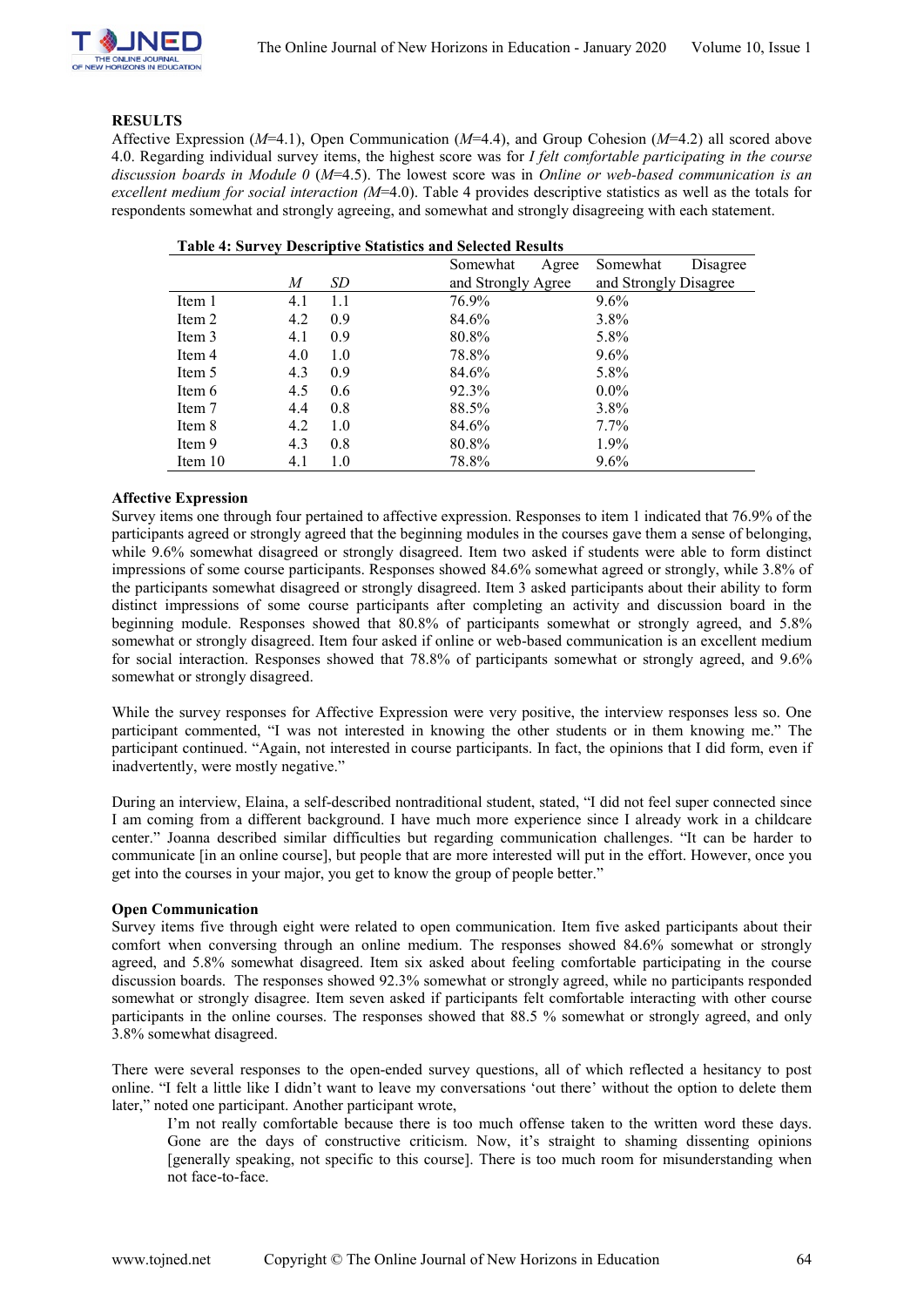

One participant wrote about not wanting to socialize with others in online courses. "I'm comfortable online, but I don't want to 'socialize' – I just want my degree. I have experience making friends and teamwork, and I don't need it here."

The interviews revealed additional perspectives on Open Communication. Deanna said, "I emailed with them [classmates], but I did not develop relationships with anyone." Deanna continued stating, "I like online courses for the flexibility, but you can't communicate with others as much. If you have questions about an assignment, you have to wait before getting the information." While Elaina expressed concern regarding posting ideas online, she also described an advantage.

One advantage is that you aren't sitting in a classroom with all eyes on you. You can be more open on social media, and you can express yourself more. However, there is also the risk that someone can take something you say wrong or misinterpret what you are saying (in discussion boards). I sometimes wonder if I need to filter what I say

### **Group Cohesion**

Items eight through ten pertained to group cohesion. Item eight asked about feeling comfortable disagreeing with other course participants while still maintaining a sense of trust when completing the discussion board questions. The responses showed that 84.6 % somewhat or strongly agreed, and 7.7% somewhat or strongly disagreed. Item nine asked about how participants felt about other course participants acknowledging their point of view. The responses showed that 80.8% somewhat or strongly agreed, and 1.9% somewhat disagreed. Item 10 asked whether online discussions helped students to develop a sense of collaboration. The responses showed that 78.8 % somewhat or strongly agreed and only 9.6% somewhat or strongly disagreed

One participant commented, "I'm too busy to care if other people acknowledge me." The same participant continued:

I absolutely loathe this push for "socialization." Just give me the assignment and the reading and let me go about my day already. I will collaborate when it is real instead of this "being nice because it's recorded in digital archives." It is all hot air. I mean, I do it because it is required, but I think it is a waste of time. Nothing personal. It's just not my style.

From the interviews, both Joanna and Deanna described problems with group projects in online courses. Joanna said, "You are always going to have issues with group projects – that is just the reality." More specifically, regarding EDT 273, Deanna stated, "Discussions went well, but group projects were hard due to everyone having different schedules. People don't always respond to emails when working on a project together."

Elaina described not having made any friends in the course. "There were a couple people I emailed with, but I did not develop any relationships or friendships through my online courses." However, Sonya described having a friend in FSW 283, and Joanna discussed having previously known students in her class, EDT 273. "I had already met people in my other face-to-face classes, so it was easier to connect with them online. I didn't build new friendships, but I just got to know people better."

#### **DISCUSSION**

The first research question asked if and how social presence was a high priority or an important factor for students (pre-service teachers) taking online courses. According to the survey responses, most student participants believed that social presence was, indeed, an important aspect of online learning. For example, question four asked participants to rate the following question, "Online or web-based communication is an excellent medium for social interaction." The mean was 4.0, which indicates that most students agreed that social communication could be successfully achieved through online communication. However, a small number of students felt that social presence was not necessary and that they had no interest in socializing or getting to know their classmates in their online course(s). For example, one student stated, "I was not interested in knowing the other students or in them knowing me."

The second research question inquired if online teacher education courses in the current study promoted social presence. Even though the lowest score on the survey was well above the neutral response selection, the interview data suggest that the online course environment did not always foster the development of relationships. Interestingly, while 78.8% of students somewhat or strongly agreed that "online or web-based communication is an excellent medium for social interaction," one participant commented during the interview that she was "not interested in course participants. In fact, the opinions that I did form, even if inadvertently, were mostly negative." Another participant who was a self-described nontraditional student, stated, "I did not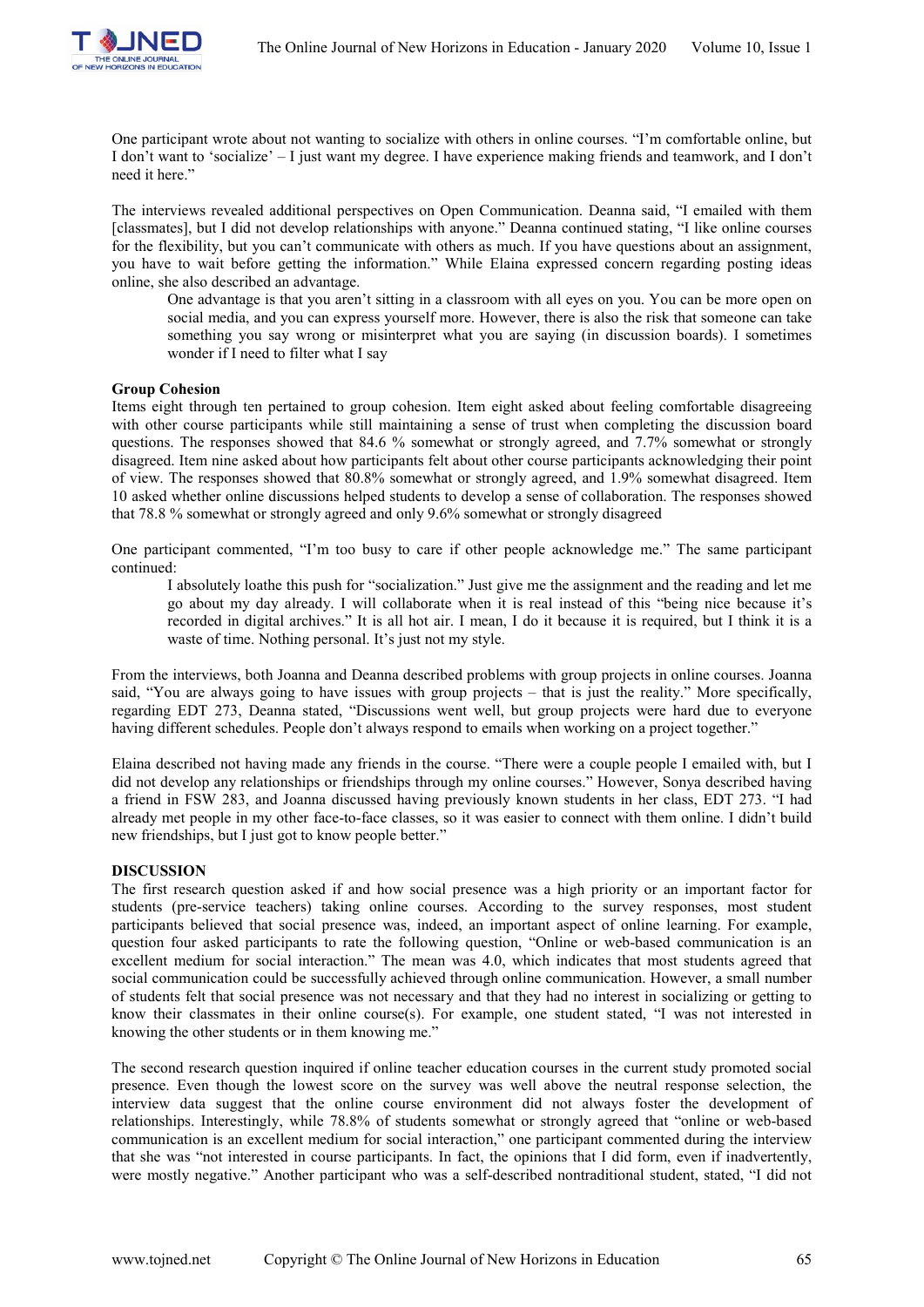

feel super connected since I am coming from a different background. I have much more experience since I already work in a childcare center."

One of the ideas to emerge from this study is the recognition of a student's perspective as well as their goals and intentions when completing online courses. For example, a set of students enter an online course not knowing the other participants. Within this set are subsets of students, including those who may want to develop relationships with fellow students and those students who do not wish to interact. Another set of students enter the course with previously established relationships, and these relationships are strengthened throughout the term. Of the interview participants, one made a new friend in the online course during the term, one already had a friend in the online course and reported that the relationship was enhanced, and the other two participants reported making no friends during the term.

Several of the participants stated that some of their favorite online course activities were related to assignments involving social media (i.e., Twitter, Pinterest, etc.). During the student interviews, several participants mentioned the assignments that used Twitter and Pinterest were uniquely engaging since they were already using these two types of social media outside of class. Research has shown that students who report using media tools such as Twitter have a more positive learning experience and stay more engaged with class assignments (Lin, Hoffman, & Borengasser, 2013). However, research on this topic is limited concerning its application in education (Veletsianos, 2012). Using media tools for learning, which are already familiar to students, can make a difference in promoting engagement.

### **CONCLUSION AND IMPLICATIONS**

It is crucial to ensure the quality and rigor of online courses continue to be evaluated, especially with the constant changes in the field of early childhood education. Research has consistently shown that better educated early childhood professionals working with young children provide a higher level and quality of education and care (Burchinal, Cryer, Clifford, & Howes, 2002; Sachs, 2000). Therefore, the positive outcomes of having better educated early childhood teachers is a strong argument to provide courses which provide social engagement with peers and instructors.

The researchers recommend that more work be conducted with larger populations of pre-service teachers since this topic has not been thoroughly explored in the literature. Perhaps researching the differences between fully online and hybrid (or blended face-to-face and online) teacher preparation courses may be helpful to discern student preferences. Another critical area for research is with student intentions in online courses concerning interaction and developing relationships. If engagement is deemed vital in education, specifically with education students, then how do we address those students who resist efforts to promote engagement?

#### **REFERENCES**

- Allen, I. E., Seaman, J., Poulin, R., & Straut, T. T. (2016). Online report card: Tracking online education in the United States (Rep.). Babson Survey Research Group. Retrieved from http://onlinelearningsurvey.com/reports/onlinereportcard.pdf
- Amemado, D., & Manca, S. (2017). Learning from decades of online distance education: Moocs and the community of inquiry framework. *Journal of E-Learning & Knowledge Society, 13*(2), 21.
- Arbaugh, J.B., Cleveland-Innes, M., Diaz, S.R., Garrison, D.R., Ice, P., Richardson, & Swan, K.P. (2008). Developing a community of inquiry instrument: Testing a measure of the Community of Inquiry framework using a multi-institutional sample. *The Internet and Higher Education, 11*(3-4), 133-136.
- Bibeau, S. (2001). Social presence, isolation, and connectedness in online teaching and learning: From the literature to real life. *Journal of Instructional Delivery Systems, 15*(3), 35-39.
- Blasi, M. J., & Broad, K. (2002). Early childhood education on-line: Challenges and rewards. *Journal of Early Childhood Teacher Education, 23,* 209-214.
- Burchinal, M., Cryer, D., Clifford, R., & Howes, C. (2002). Caregiver training and classroom quality in childcare centers. *Applied Developmental Science, 6*(1), 2-11.
- Darabi, A., Arrastia, M. C., Nelson, D. W., Cornille, T., & Liang, X. (2011). Cognitive presence in asynchronous online learning: A comparison of four discussion strategies. *Journal of Computer Assisted Learning*, *27*(3), 216–227.
- DeNoyelles, A., Zydney, J., & Chen, B. (2014). Strategies for Creating a Community of Inquiry through Online Asynchronous Discussions. *MERLOT Journal of Online Learning and Teaching*, *10*(1), 153–165.
- Dixson, M. D., Greenwell, M. R., Rogers-Stacy, C., Weister, T., & Lauer, S. (2017). Nonverbal
- immediacy behaviors and online student engagement: bringing past instructional research into the present virtual classroom. *Communication Education, 66*(1), 37-53.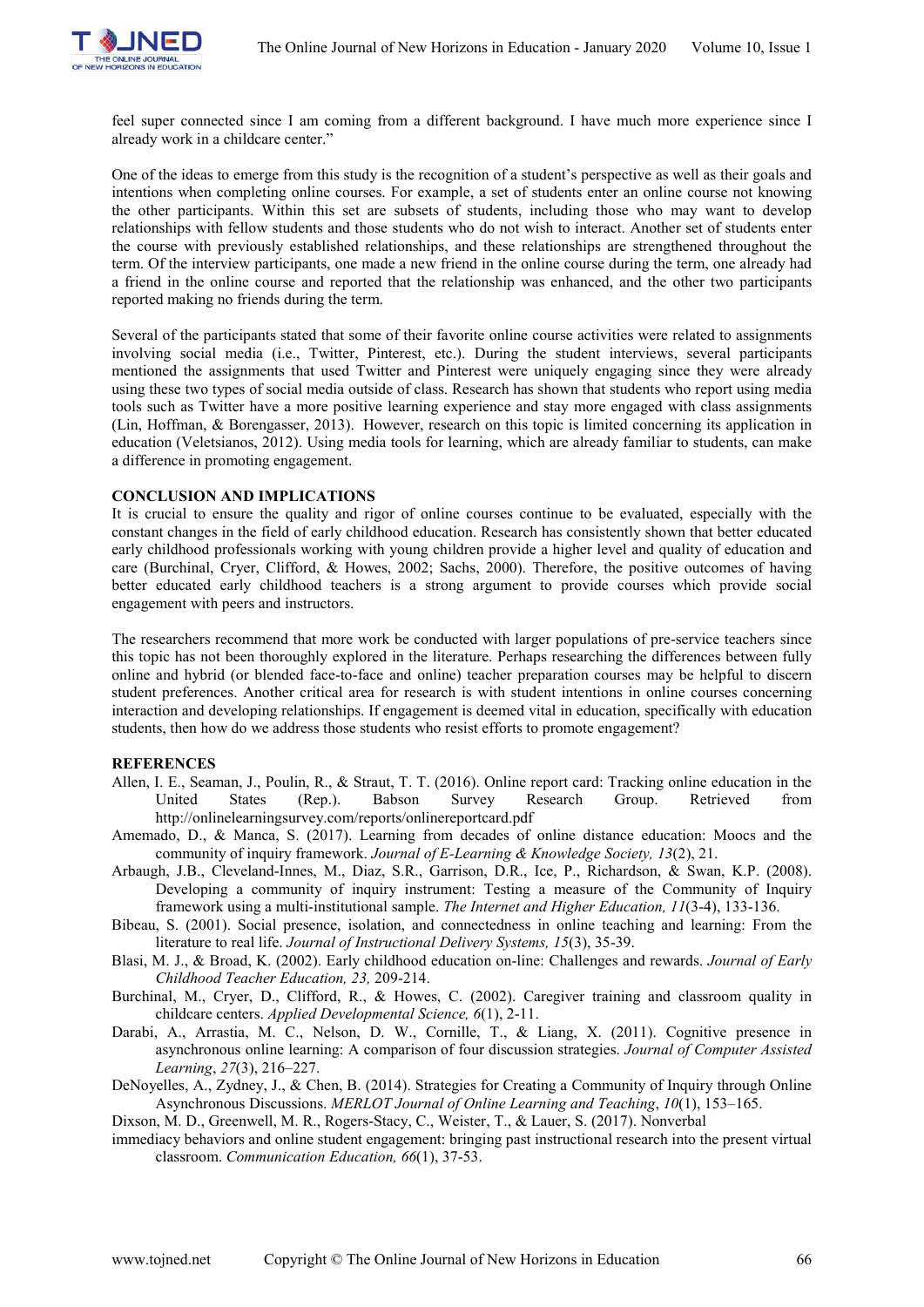

- Dunlap, J. & Lowenthal, P. (2014). The power of presence: Our quest for the right mix of social presence in online courses. In A. Pina & A. Mizell (Eds.), *Real life distance education: Case studies in practice*. Charlotte: Information Age Publishing.
- DuPlessis, K., Walker, L., & Naughton, C. (2008). Ready, steady, study: Implications of online learning for early childhood teacher education. *Journal of Distance Learning, 29*(2), 41-49.
- Faulk, N. T., & King, D. (2014). Teacher perceptions regarding online teacher education. *Review of Higher Education & Self-Learning*, *6*(18), 94-104.
- Fung, Y. H. (2004). Collaborative online learning: Interaction patterns and limiting factors. *Open Learning, 19*(2), 136-149.
- Garrison, D. R., Anderson, T., & Archer, W. (2000). Critical inquiry in a text-based environment: Computer conferencing in higher education. *The Internet and Higher Education, 2*(2-3), 87-105.
- Haythornthwaite, C. & Bregman, A. (2004). Affordances of persistent conversation: Promoting communities that work. In C. Haythornthwaite & M. M. Kazmer (Eds.), Learning, culture and community in online education: Research and practice (pp. 145-162). New York: Peter Lang.
- Jonassen, D. H. (2007). Engaging and supporting problem solving in online learning. In R. Luppicni (Ed.), *Online learning communities* (pp. 3-15). Charlotte, NC: Information Age.
- Kop, R. (2011). The challenges to connectivist learning in open online networks: Learning experiences during a massive open online course. *Review of Research in Open and Distance Learning, 12*(3), 19-38.
- Lee, K. (2017). Rethinking the accessibility of online higher education: A historical review. *The Internet and Higher Education,* 33, 15-23. doi:10.1016/J.IHEDUC.2017.01.001
- Lee, Y., & Choi, J. (2010). A review of online course dropout research: Implications for practice and future research. *Education Technology Research Development, 59,* 593-618.
- Lehman, R. & Conceição, S. (2010). *Creating a sense of presence in online teaching: How to "be there" for distance learners.* San Francisco: Jossey-Bass.
- Li, C. S., & Irby, B. (2008). An overview of online education: Attractiveness, benefits, challenges, concerns and recommendations. *College Student Journal, 42*(2), 449-459.
- Lin, M. F., Hoffman, E. S., & Borengasser, C. (2013). Is social media too social for class? A case study of Twitter use. *Tech Trends, 57*(2), 39-45.
- Lloyd, S. A., Byrne, M. M., & McCoy, T. S. (2012). Faculty-perceived barriers of online education. *MERLOT Journal of Online Learning and Teaching, 8*(1), 1-12.
- Mays, T. (2016). Graduate Inquiry: Social Capital in Online Courses. *Mid-Western Educational Researcher, 28*(2), 162-186.
- Mehrabian, A., & Wiener, M. (1968). Language within language: Immediacy, a channel in verbal communication. New York: Appleton-Century-Crofts.
- Menchaca, M. P., & Bekele, T. A. (2008). Learner and instructor identified success factors in distance education. *Distance Education, 29,* 231-252.
- Ozenc, F. K. and Farnham, S. D. (2011). Life "modes" in social media. Proceedings of the SIGCHI Conference on Human Factors in Computing Systems, ACM Press, 561-570.
- Paloff, R. M., & Pratt, K. (2007). Online learning communities in perspective. In R. Luppicini
- (Ed.), *Online learning communities* (pp. 3-15). Charlotte, NC: Information Age.
- Pontes, M.C.F., Hasit, C., Pontes, N.M.H., Lewis, P.A., and Siefring, K.T. (2010, summer). Variables related to undergraduate students preference for distance education classes. *Online Journal of Distance Learning Administration, 13(*2). Available:
- http://www.westga.edu/%7Edistance/ojdla/summer132/pontes\_pontes132.pdf
- Rabe-Hemp, C., Woollen, S. & Humiston, G. S. (2009). A comparative analysis of student
- engagement, learning, and the satisfaction in lecture hall and online learning settings. *The Quarterly Review of Distance Education, 10*(2), 207-218.
- Richardson, J. C., Arbaugh, J. B., Cleveland-Innes, M., Ice, P., Swan, K. P., & Garrison, D. R. (2012). Using the Community of Inquiry framework to inform effective instructional design. In L. Moller & J. Huett (Eds.), *The Next Generation of Distance Education: Unconstrained Learning* (pp. 97–125). New York: Springer.
- Rovai, A. P. (2002). Sense of community, perceived cognitive learning, and persistence in asynchronous learning networks. The Internet and Higher Education, 5(4), 319–332.
- Sachs, J. (2000). Inequities in early care and education: What is America buying? *Journal of Education for Students Placed at Risk, 5*(4), 383-395.
- Santilli, S., & Beck, V. (2005). Graduate faculty perceptions of online teaching. *Quarterly Review of Distance Education, 6*(2), 155-160.
- Sarason, S., Davidson, K. S., & Blatt, B. (1986). The Preparation of teachers: An unstudied problem in education. Cambridge, MA: Brookline Books.